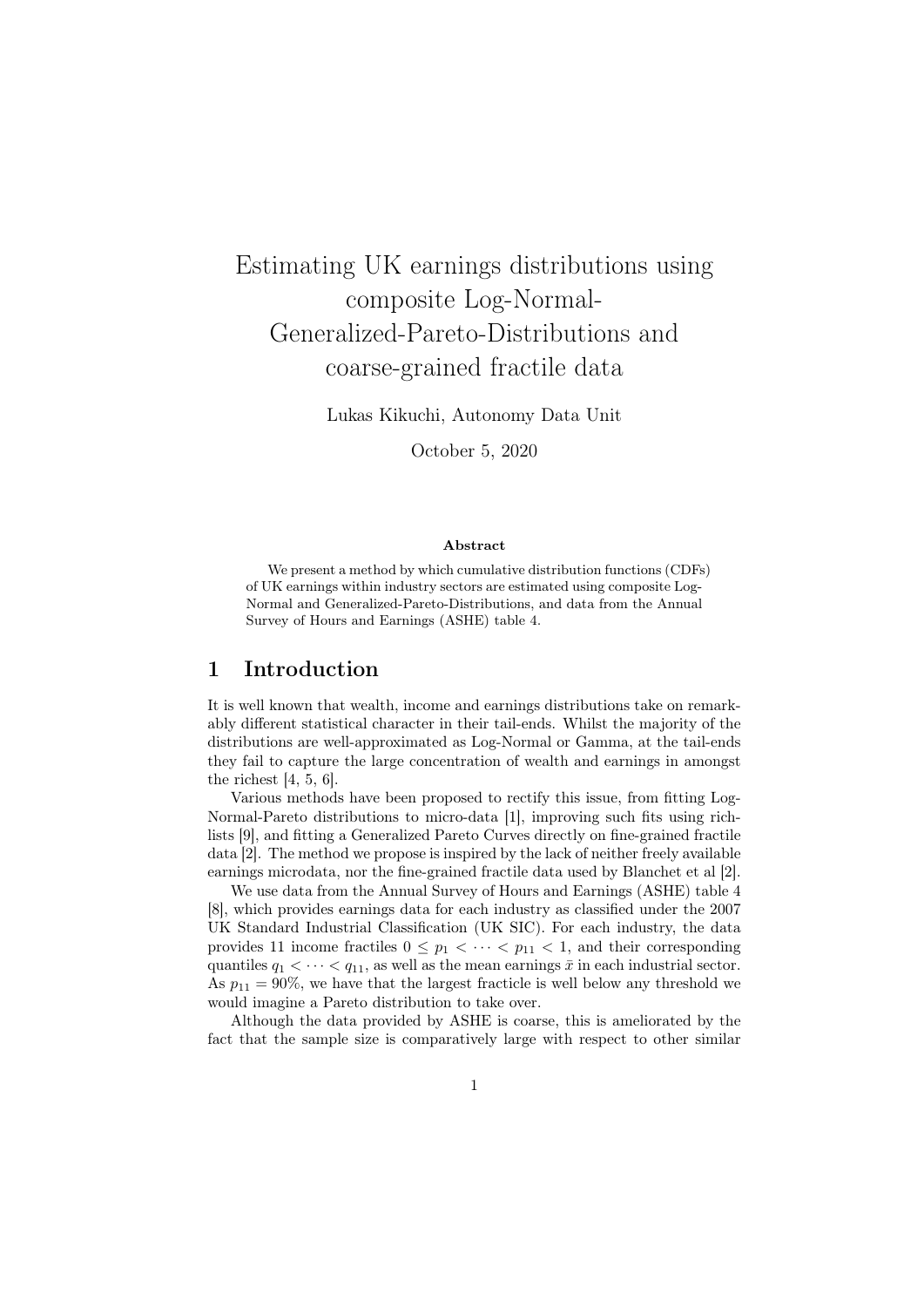surveys. For example, the sample size of ASHE is approximately 1% of the population of the UK, whilst the Labour Force Survey's is 0*.*1% [7]. Due to this fact we assume, with some confidence [5], that the mean earnings  $\bar{x}$  is close to its true value.

Given that we only have limited fractile data (that only covers what we would assume to be the non-Pareto part of the distribution), but with a mean earnings that we hold to reliable, our method is as follows:

- 1. Fit a Log-Normal distribution onto  $\{p_i\}$  and  $\{q_i\}$ .
- 2. To capture the distribution at the tail-end, we construct a composite Log-Normal-GDP (Generalized-Pareto-Distribution). We use the fit from the first step to remove some free parameters, and we furter impose normality, continuity and differentiability to remove all but one of the free parameters *θ*.
- 3. Find the value of  $\theta$  by imposing that the mean matches the mean reported in ASHE.

The next section will go through these steps in furthe detail.

# 2 Method

We assume that the distribution takes the form of a composite Log-Normal-GDP (Generalized Pareto Distribution):

$$
f(x; r, s, \mu, \sigma^2, \xi, \tau, \theta) = r f_{LN}(x; \mu, \sigma^2) + s f_{GDP}(x; \xi, \tau, \theta) \tag{1}
$$

where

$$
f_{\text{LN}}(x; \mu, \sigma^2) = \frac{1}{x\sigma\sqrt{2\pi}} e^{-\frac{1}{2}\left(\frac{\log(x) - \mu}{\sigma}\right)^2} \mathbb{I}_{\{\eta \le x \le \theta\}}
$$

$$
f_{\text{GDP}}(x; \xi, \tau, \theta) = \frac{1}{\tau} \left(1 + \xi \frac{x - \theta}{\tau}\right)^{-(\frac{1}{\xi} + 1)} \mathbb{I}_{\{\theta < x\}}.
$$

$$
(2)
$$

The Log-Normal distribution is truncated from both ends, the truncation at the lower end is to take into account the fact that there is a minimum wage. *η* is the minimum annual earnings, and  $\theta$  is the earnings beyond which the distribution will be described by the GPD.

Note that *r* and *s* are not independent of each other, as they must together be chosen so that (1) is normalized. The parameterisation was chosen so as to suggest that (1) is a linear combination of the Log-Normal and the GDP, but in reality this is not the case. Due to the specific order with which we fit the two parts of the distribution (the Log-Normal first, and then the GDP), we keep these two parameters separate for the sake of conveniance. Once we solve *s* for *r*, we could interpret *r* as a mixing weight [1].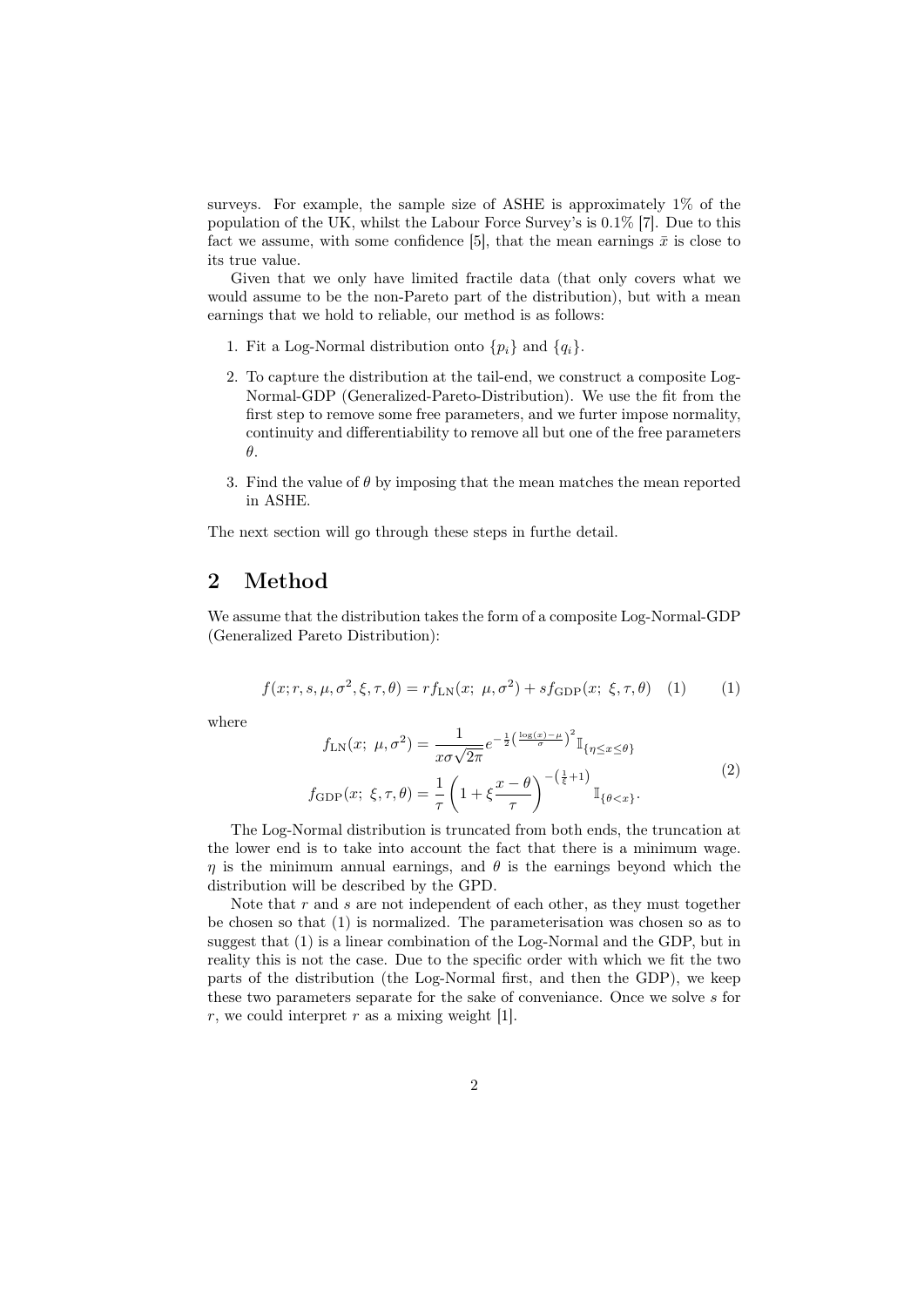The corresponding CDF is

$$
F(x; r, s, \mu, \sigma^2, \xi, \tau, \theta) = \begin{cases} rF_{\text{LN}}(x; \mu, \sigma^2) & \eta \le x \le \theta \\ r(F_{\text{LN}}(\theta; \mu, \sigma^2) - F_{\text{LN}}(\eta; \mu, \sigma^2)) & \theta < x \\ +sF_{\text{GDP}}(x; \xi, \tau, \theta) & \theta < x \end{cases} \tag{3}
$$

To satisfy normality, continuity and  $C<sup>1</sup>$ -differentiability, we must have

$$
Normality: s = 1 - r(F_{LN}(\theta) - F_{LN}(\eta))
$$
\n(4)

Continuity: 
$$
\tau = \frac{s}{rf_{\text{LN}}(\theta)}(2)
$$
 (5)

Differentiability: 
$$
\xi = e^{-\frac{(\mu - \log \theta)^2}{2\sigma^2}} \frac{r\tau^2 (\log \theta + \sigma^2 - \mu)}{\sqrt{2\pi} s \theta^2 \sigma^3} - 1
$$
 (6)

Furthermore, we must have that the expectation is equal to the mean earning  $\bar{x}$  reported in ASHE:

$$
\int_0^\infty dx \; x f(x) = \bar{x} \tag{7}
$$

Evaluating the LHS, we get

$$
rG_{LN}(\theta) + s\left(\theta + \frac{\tau}{1-\xi}\right) = \bar{x}
$$
\n(8)

where

$$
G_{\rm LN}(x) = \int_{\eta}^{x} dx' \ x' f_{\rm LN}(x') = \left[ -\frac{1}{2} e^{\mu + \sigma^2/2} \text{erf}\left(\frac{\mu + \sigma^2 - \log x}{\sqrt{2}\sigma}\right) \right]_{\eta}^{x} \tag{9}
$$

and

$$
\theta + \frac{\tau}{1 - \xi} = \int_{\theta}^{\infty} dx' f_{\text{GPD}}(x')
$$
 (10)

We use equations (4-6) and (8) to constrain the parameter space to only three parameters  $(r, \mu, \sigma)$ . This means that we only to concern ourselves with the Log-Normal part of (1)

$$
rf_{\text{LN}}(x; \ \mu, \sigma^2) \tag{11}
$$

when we fit onto the fractile data, after which we compute the GDP part of the distribution by satisfying the constraint equation.

With the necessary mathematical groundwork completed, the fit is now straightforward to carry through:

1. Fit the Log-Normal part of the CDF  $rF_{LN}(x; \mu, \sigma^2)$  onto the ASHE data. In other words minimise the residual

$$
|rF_{\text{LN}}(q_i; \ \mu, \sigma^2) - p_i|^2
$$

using standard scipy fitting algorithms, finding estimates  $(r^*, \mu^*, \sigma^*)$ . ASHE provides coefficients of variation (CV) for  $q_i$ . In other words, we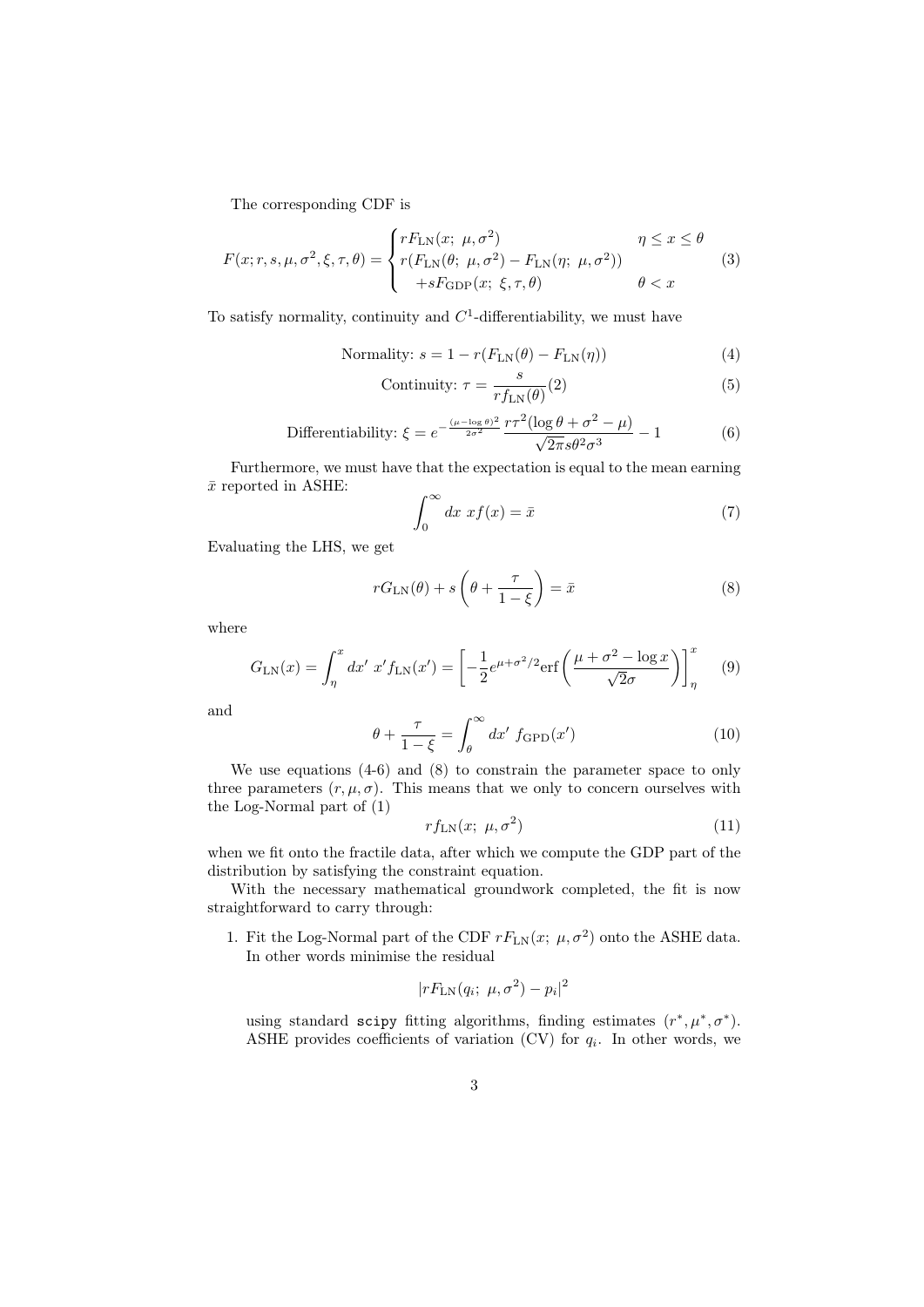have errors only for the dependent as opposed to the independent variables. For this reason we eschew the standard least-squares fit in favour of Orthogonal Distance Regression [3], implemented in scipy.odr, which supports regression in the dependent variables.

- 2. Use the constraints (4-6) to compute the parameters  $(s^*, \tau^*, \xi^*)$ .
- 3. Find the *θ ∗* such that the mean of the distribution reproduces the reported mean  $\bar{x}$  in ASHE. In other words, solve for  $\theta^*$  in (8).

## 3 Acknowledgements

Many thanks for the helpful advice, references and discussions with Rob Calvert Jump and Rafael Wildauer.

#### References

- [1] Marco Bee. Estimation of the lognormal-pareto distribution using probability weighted moments and maximum likelihood. *Communications in Statistics-Simulation and Computation*, 44(8):2040–2060, 2015.
- [2] Thomas Blanchet, Juliette Fournier, and Thomas Piketty. Generalized pareto curves: theory and applications. 2017.
- [3] Philip J Brown, Wayne A Fuller, et al. *Statistical analysis of measurement error models and applications: Proceedings of the AMS-IMS-SIAM joint summer research conference held June 10-16, 1989, with support from the National Science Foundation and the US Army Research Office*, volume 112. American Mathematical Soc., 1990.
- [4] Fabio Clementi and Michele Giammatteo. The pareto law and the distribution of labour income in italy. *Labour Economics: PLUS Empirical Studies*, pages 119–146, 2010.
- [5] Paul Eckerstorfer, Johannes Halak, Jakob Kapeller, Bernhard Schütz, Florian Springholz, and Rafael Wildauer. Correcting for the missing rich: An application to wealth survey data. *Review of Income and Wealth*, 62(4):605– 627, 2016.
- [6] Stephen P Jenkins. Pareto models, top incomes and recent trends in UK income inequality. *Economica*, 84(334):261–289, 2017.
- [7] Catrin Ormerod and Felix Ritchie. Linking ASHE and LFS: can the main earnings sources be reconciled? *Economic & Labour Market Review*, 1(3), 2007.
- [8] Roger Smith. Earnings and hours worked, industry by two-digit SIC: ASHE table 4. 2019.